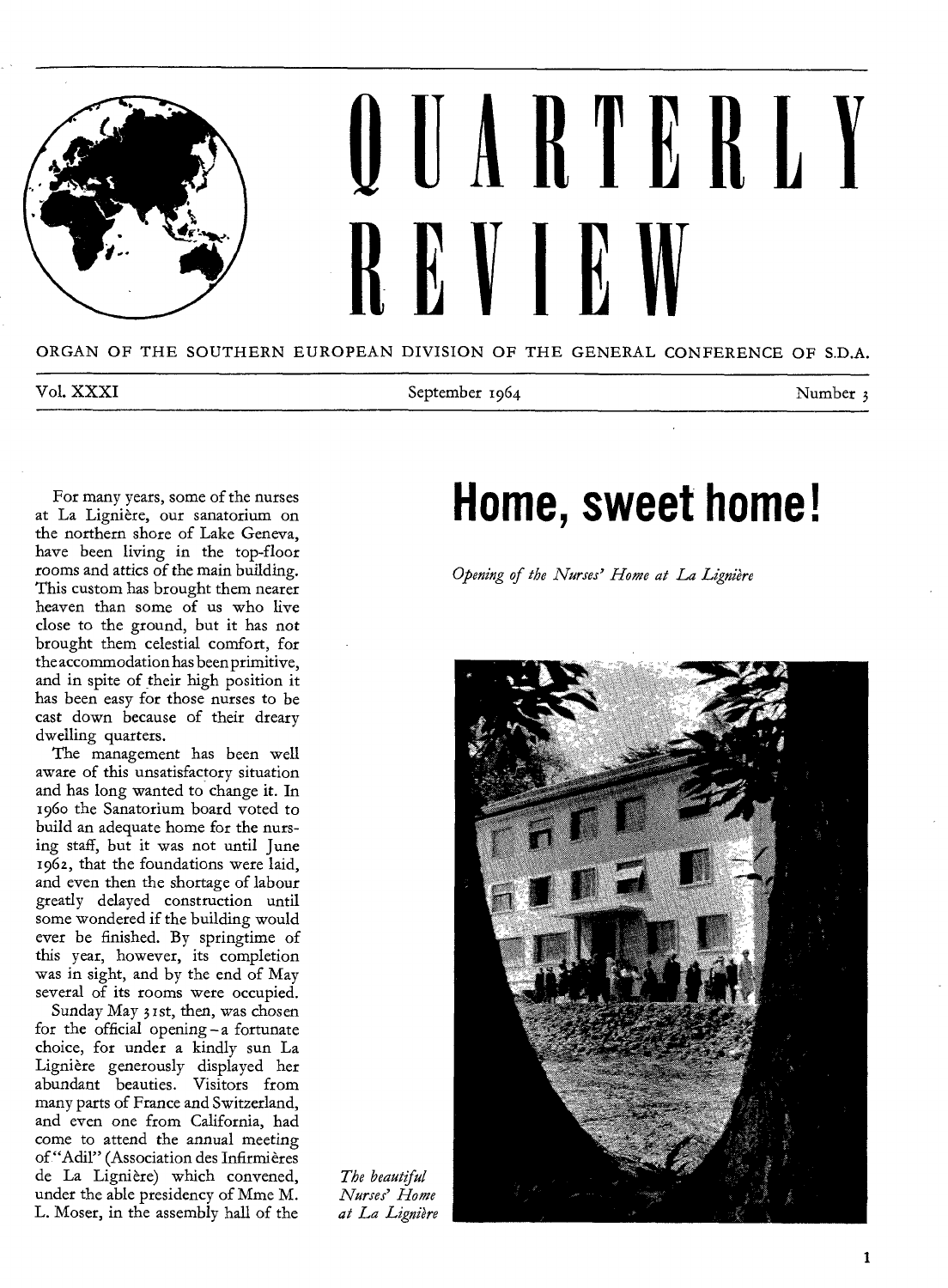new chapel at 9:3o in the morning. A devotional message, an address by Dr. Müller, a well-written report read by Mme Brigitte Viaud of Lausanne, and study of the Association's business occupied the morning hours and made fifty to sixty members ready for the first-class lunch prepared by Sister Rachel and her helpers.

Early in the afternoon, the group climbed above the chapel to the edge of the beech woods where the handsome new home awaited her visitors. After a friendly inspection all agreed on the beauty, the utility, the sensible appointments, the light and airy design of the building. The lounge, the dining-room, the kitchen fitments, the toilet facilities, and the attractive layout of the twenty-three rooms drew many admiring comments; but it was the glory of the frontal view over fields and lake to Haute Savoie and Mont Blanc that caught most imaginations. Here was a well-planned home where our nurses, after exhausting hours of service, could relax in ideal surroundings and find fresh strength for further spells of duty.

Such an occasion called for some speechifying, and several officials cheerfully responded to the call. There was Pastor S. Meyer, the sanatorium manager who had supervised the construction, Dr. H. Muller, the medical director, Pastors C. Monnier, W. Ruf, and H. Möschinger, the presidents of the Swiss Union, the French-Swiss and German-Swiss Conferences respectively, and the Division medical secretary — dispensers of sufficient information and counsel to guide the new home for many months to come!

A little more refreshment, tastefully prepared and appreciatively eaten; further rounds of conversation between long-parted Adiliennes and other friends; a last look at the proud facade behind which some twentyeight nurses may now expect to find some peace; then, with cordial goodbyes, a memorably happy day came to its close. May the Lord of all good nurses —past, present, and future — bless His faithful assistants and use their ministry to comfort and heal the sufferers who come to La Ligniere.

## **News from North Africa**

*H. Pichot* 

oping the welfare work. Through the generosity of our Danish, Swedish, Norwegian, Austrian and Swiss brethren we were able to distribute clothes and food to thousands of homeless, unhappy beings suffering

Thousands of children cannot be taught because most of the French teachers have left for France. We thought of opening a primary class for the young Moslems who had not been accepted into the public or private schools. A little later we had to open a second class, and right now we are operating four classes, full to overflowing. If only we could find the necessary teaching personnel we could increase our classes next year! In Constantine and Oran, in Tunisia, we have the premises for such schools, but again, we do not have the teachers ! It is certainly unfortunate that right now when we have the opportunity to develop our edu-

from cold and hunger.

Conditions for the work of God in North Africa have changed considerably since the independence of the three countries that comprise our field: Tunisia, Morocco and especially Algeria. Almost all the two million French or Europeans who lived here had to leave for France because of the political situation in North Africa: So, of the 18 churches or groups we have built up through the last ten years, only five are left and their effectiveness is weakened. We have only 150 members instead of the 1,500 we should have had. Because our work has been limited to the Christians, this tremendous exodus of Europeans to more settled countries has almost completely stopped all evangelization. Suddenly we have to direct all our efforts toward the 25 million Moslems in our North African field.

Our first consideration was to try to alleviate human suffering by devel-

*Delegates to the Workers' Meeting in Algiers* 

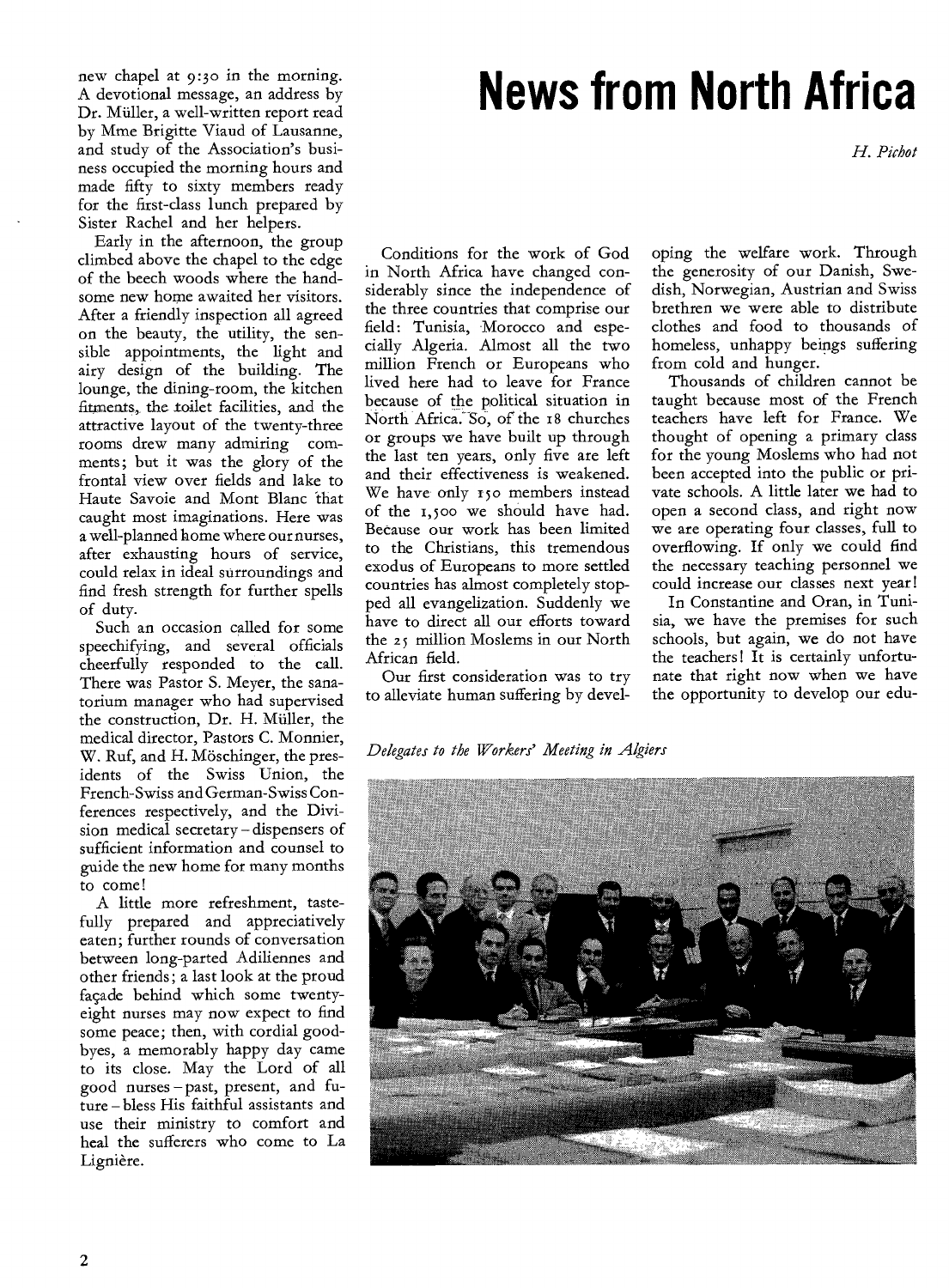cational work, we are unable to do so because of the lack of teachers. Who will pray the Lord to send the necessary workers to this field, so ripe for harvest?

We have also seriously started the publishing work for the Moslems.

As the literature from other Moslem countries is not suited to our field, Brother E. Pellicer has taken on the task of writing and translating into the Arabic spoken here, parts or the whole of certain of Mrs. White's books such as : *Steps to Christ, Thoughts From the Mount of Blessing,* parts of *Patriarchs and Prophets,* and several brochures. This literature is distributed in this country and beyond. Brother Pellicer has also started a correspondence course which consumes a great deal of time. But this work has already proved worthwhile.

In addition, we have started the medical work again. We have opened the two dispensaries in Mostaganem and at our mission station at Relizane (Oran), where the sick are kindly received and nursed as well as the few medical means at our disposal permit. We would like to start many more medical centers, for the country is in great need. Medicines are not to be found, and when the chemist does have some, then the prices are exorbitant.

When traveling through these terribly disrupted countries one cannot help but share the feelings of our Lord Jesus who was moved to compassion when He traveled from place to place and saw the multitudes "because they fainted, and were scattered abroad, as sheep having no shepherd. Then saith he unto his disciples. The harvest truly is plenteous, but the labourers are few; Pray ye therefore the Lord of the harvest, that he will send forth labourers into his harvest" (Matt.  $9:35-38$ ).

The accompanying group photo shows the delegates taking part in a workers' meeting from March 24 to 29 this year. Among those present were Brother George D. Keough, former missionary in the Middle East, Brethren Charles Cornaz and Daniel Sanz, presidents of the Tunisian and Moroccan Missions, Brother G. Cupertino, secretary of the Ministerial Association of the Southern European Division, and Brother E. Pellicer, who for many years has devoted



*The clinic in Algiers «Vie et Sante »* 

all his time to work among the Moslems.

The books and brochures displayed on the table in some way or other describe the different aspects of our work among the Moslems.

During these meetings and work sessions all the participants discussed the immense task facing the workers in North Africa, as they realize that this gospel must be preached "to every nation and kindred, and tongue, and people" (Rev. 14:6).

Elder Keough was well qualified to give advice and counsel, as he has spent many years in work among the Moslems. He had made this journey from England in spite of his poor state of health, and now he emphazied the essential qualities necessary to witness for the truth and to be steadfast even under such unfavorable circumstances as prevail in North Africa at the present time.

He said among other things that a worker who knows all the technical aspects of the religion of the Koran, but does not know Jesus will fail, whereas a worker, who may not know all the aspects, but is familiar with the life and teachings of Christ, will always see some fruits for his labors.

In turn the delegates made their observations, aired their problems and sought in prayer together to find a way to ensure the presence of the Adventist church in North Africa. Thus far, as mentioned above, it has only been possible to do something by means of educational and welfare work as well as through medical aid to the needy. Pray for our members and workers in North Africa. At the present time our voices may be lost in the sands of the desert, and it is only by faith we are able to carry on. Your prayers on our behalf will hold up our courage!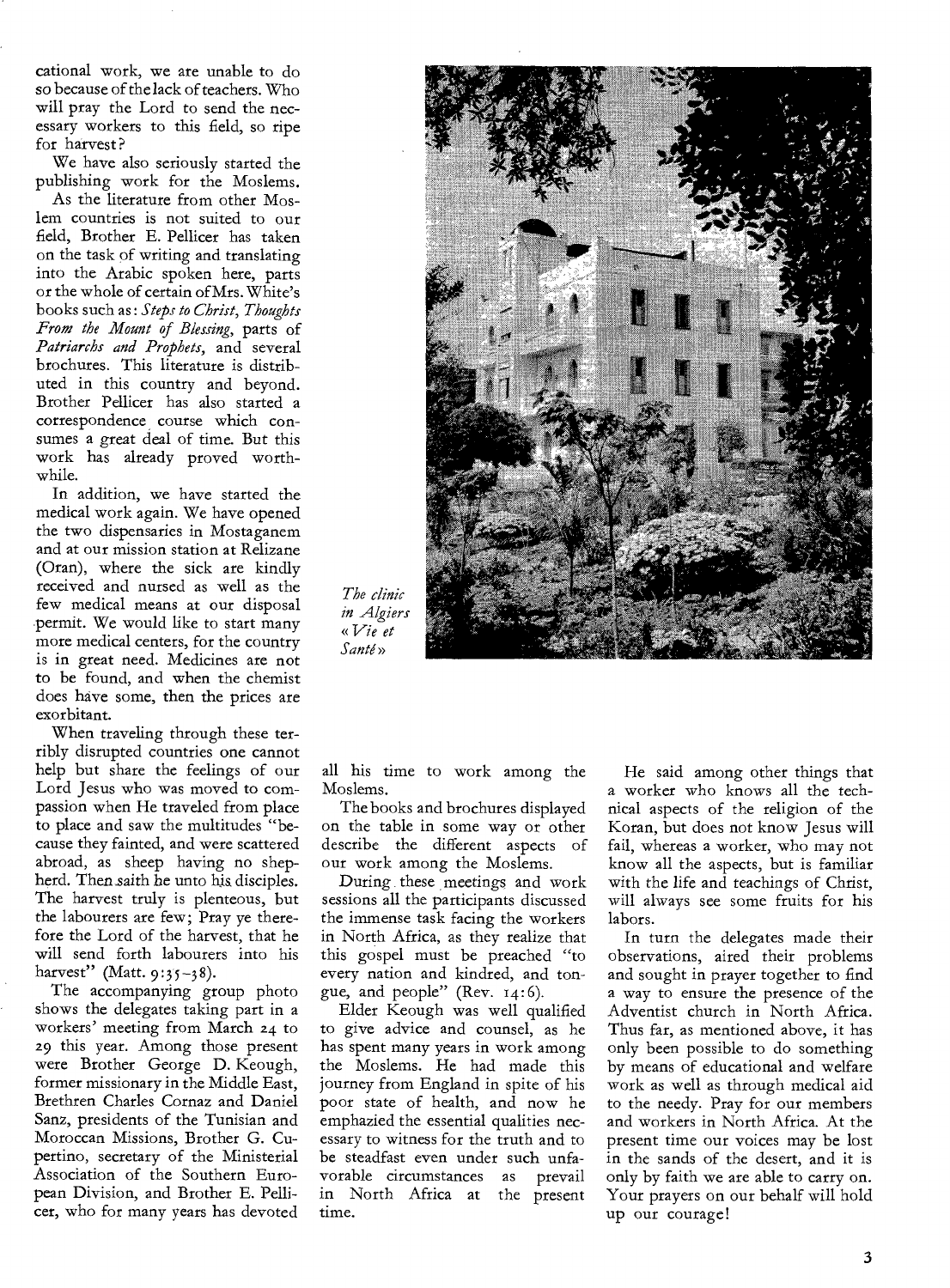# **With J. Ernest Edwards across Southern Europe**

*L. Belloy* 

On April 1, 1964, Brother J. Ernest Edwards, secretary of the Home Missionary Department of the General Conference, arrived in Paris to begin a two months' itinerary in the European and North African parts of our Division.

The first week was spent in Paris, where a convention for home missionary leaders was conducted. Secretaries from ten countries were present as well as several union and conference presidents. Our hosts, the Franco-Belgian Union and French Conference, made us feel very welcome in this beautiful city.

The meetings were held in the pleasant young people's hall in the Paris church at 130 boulevard de l'Hopital, from April z to 9. The daytime hours were strictly reserved for instruction and edification of the delegates, but in the evenings the members and friends of the church were invited to participate. The convention was not a large one as far as numbers were concerned, since only two or three representatives from each country had been allowed to come, but it was very important for two reasons:

. The rarity of the meetings. The last one of its kind was held in Rome in 195o at the time of the Winter Council of the Southern European Division, and was attended by all the home missionary secretaries. Since that time all the secretaries have changed, so it was high time to receive new instructions.

2. The solemnity of the times in which we live. The time of the end is fast approaching, but there is still a great work to be done, and it should be accomplished swiftly. It is the home missionary secretaries who must enlarge the vision of the members, and guide, enlighten and instruct the church for action. In order to be able to train the members, it is first necessary that the leaders have a clear understanding of what God has called them to do, and what they will be able to do with the help of

such a well organized army of workers. It devolved on Brother Edwards to show us what it is to be a good leader, what the source of his strength is, and the tools at his disposition. He emphasized again and again that it is clear that the end of all things is at hand, and therefore it is not enough just to maintain the work on the usual\_ solid foundation, but the time has come to keep constantly before us the vision of a *task accomplished.*  By simple demonstrations our brother tried to bring home to the delegates the methods to be used as we go forth to bring the gospel to all peoples, kindreds and tongues. The God of wisdom has not given His church an impossible task. It *can* be done, if the whole church is mobilized for service. We are often told what to do, but Brother Edwards told us *how*  to do it. How to win souls, how to enter the homes, how to give Bible studies, how to make Christ the center of our Bible studies, and how to lead the people to a decision for Christ and the truth.

All the courses were based upon the words so often cited by Mrs E. G. White: "The work of God in this earth can never be finished until the men and women comprising our church membership rally to the work, and unite their efforts with those of ministers \_and\_ church officers" *Gospel Workers,* p. 35 2.

The secret of positive results is the collaboration between the pastors, the members and the officers of the church. Brother Edwards presented the Three Step Program, and explained in detail how it could be worked out in the different churches :

s. Enter the homes. Do not be satisfied by sliding a brochure through the mailbox, but try to get in and talk with the people.

a. Give Bible studies. Explain the sacred Scriptures. Teach, but do not preach.

3. Try to get decisions for Christ and the truth.

There are many people in the world

who believe that the Sabbath is the day of the Lord. But that is not sufficient. A simple intellectual confession of the truth is not enough to save anyone. It is necessary to be obedient to the whole truth.

The course was built around these three points. All the lessons were richly illustrated with fitting experiences which helped to drive home the point.

After the daily courses Brother Edwards showed his beautiful slides from the Amazon and New Guinea. Who could forget one of the pictures showing Brother Edwards and the missionary surrounded by about thirty ferocious warriors brandishing their spears ? Only by the help of God did they escape unharmed!

In another country we visited, a non-Adventist spectator became so impressed with what he saw on the screen that he donated the equivalent of  $\hat{\mathcal{A}}$  400, which is enough to maintain five nurses' aids for one year in New Guinea.

Two evenings were spent in showing filmstrips which depicted different ways of distributing literature as well as the art of securing decisions. The delegates asked that a request be filed with the Division Committee that the books *Christian Service* and *Welfare Ministry* be translated into all the languages spoken in our Division, as they would be of great help to lay members in their ministry.

It would take too much space to tell about the many courses conducted in the several countries we visited after the convention in Paris. Suffice it to mention that in Switzerland, Spain, Portugal, Morocco, Algeria, -Tunisia, Yugoslavia, Greece and Italy encouraging courses were conducted to enthusiastic participants.

In some places we were able to gather the workers for two or three days, and in other places we could conduct conventions over the weekend. Elsewhere we were able to give laymen's courses in two or three localities. Some places we arrived just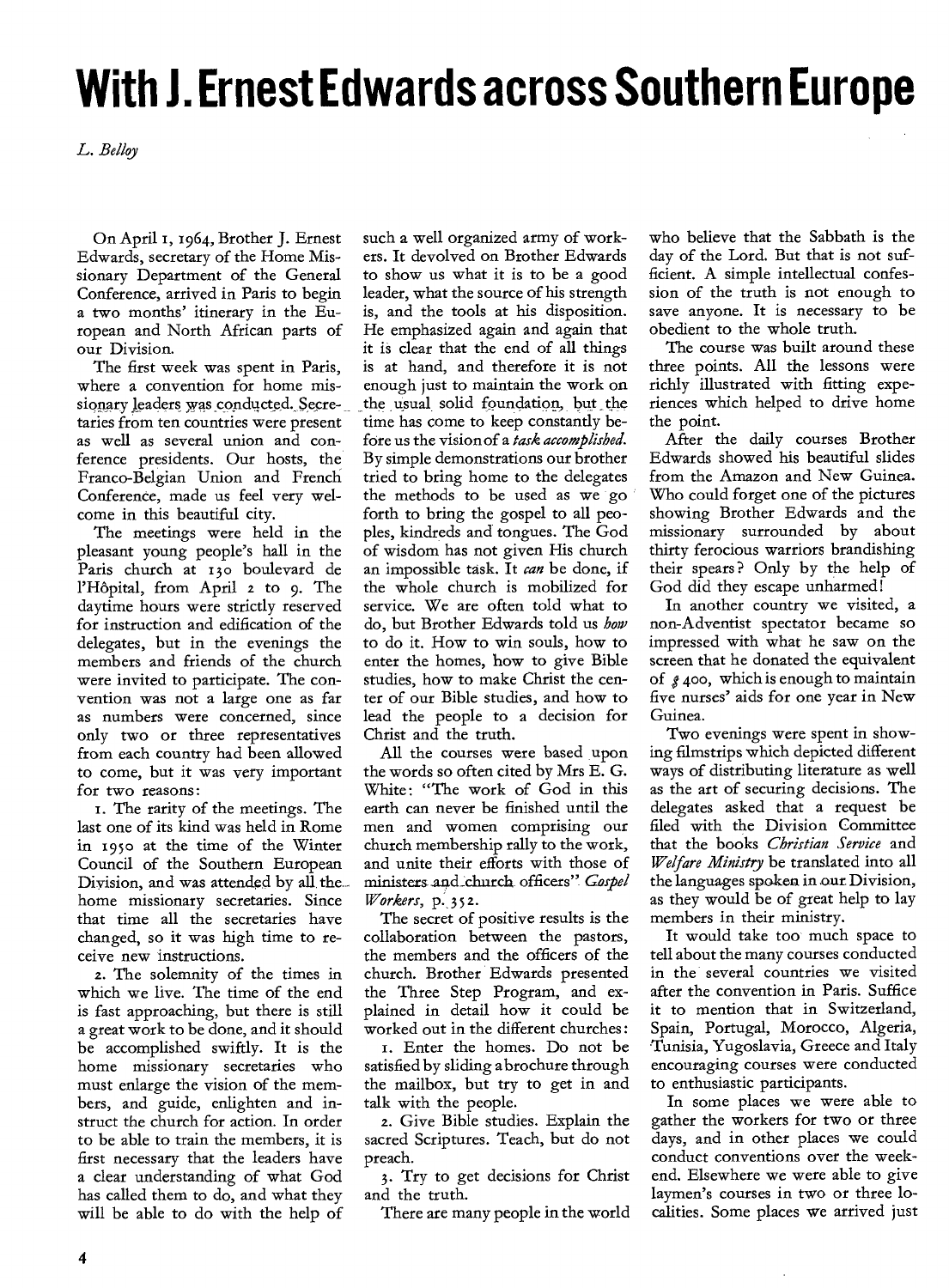at the time of the annual camp meetings. In Austria we were gathered together in a youth hostel right in the mountains. One hundred members as well as the union president, two conference presidents and several workers came from all parts of Austria.

In Portugal we had the joy of conducting an investiture during the meetings of the society of the izo, at which badges were presented to 34 brothers and sisters. This badge is given only on certain conditions, the principal one being that the recipient has won at least one soul during the past year. It would be good to publicize this idea in other countries of our Division, because there are still many leaders and members who do not understand the main issue of this important phase of our work.

In North Africa Elder Edwards drew our attention to an article which had appeared in the *Signs of the Times*  telling about a converted Moslem who had succeeded in winning 25 of his former co-religionists. This article mentioned several good ideas on how to approach the Moslems. Brother Pichot, the president of the North African Union Mission, has valiantly stayed in North Africa with his workers after the exodus of most Frenchmen to more settled countries. He is persuaded that the moment has come when we could work more successfully for the Moslems, and he has asked us to pray that the efforts of our workers to win over the followers of Mohammed to the true gospel of Christ may be blessed.

Some people seem to think that a departmental secretary's enthusiasm for evangelism would wane, but Brother Edwards showed us that in spite of eighteen years' devotion to this one department, he has not lost his evangelistic enthusiasm, nor his ardor for the saving of souls. As we all need perseverance and strength from above to fulfill the charge God has entrusted to us, Brother Edwards suggested under the slogan: "Let us pray for power at the noonday hour" that we all pray at the same time during the day for the progress of the work. Thus every day, at the time of the midday meal, we will commend to God our missionaries, our pastors, our lay members, the workers of the institutions, and all those who in one way or another are

working for the advancement of God's reign on earth.

Before us now lies the great task of building quickly and firmly on the foundations laid by our brother with such fervor and conviction. We must apply ourselves to this task with all our power, that the instructions may bear rich fruitage for the eternal kingdom.

As we bade goodbye to our dear friend, we fervently expressed the sentiments of all the participants: Thank you, and come back again soon!



*The large delegation at Bad Aussee* 

*Convention in Paris* 

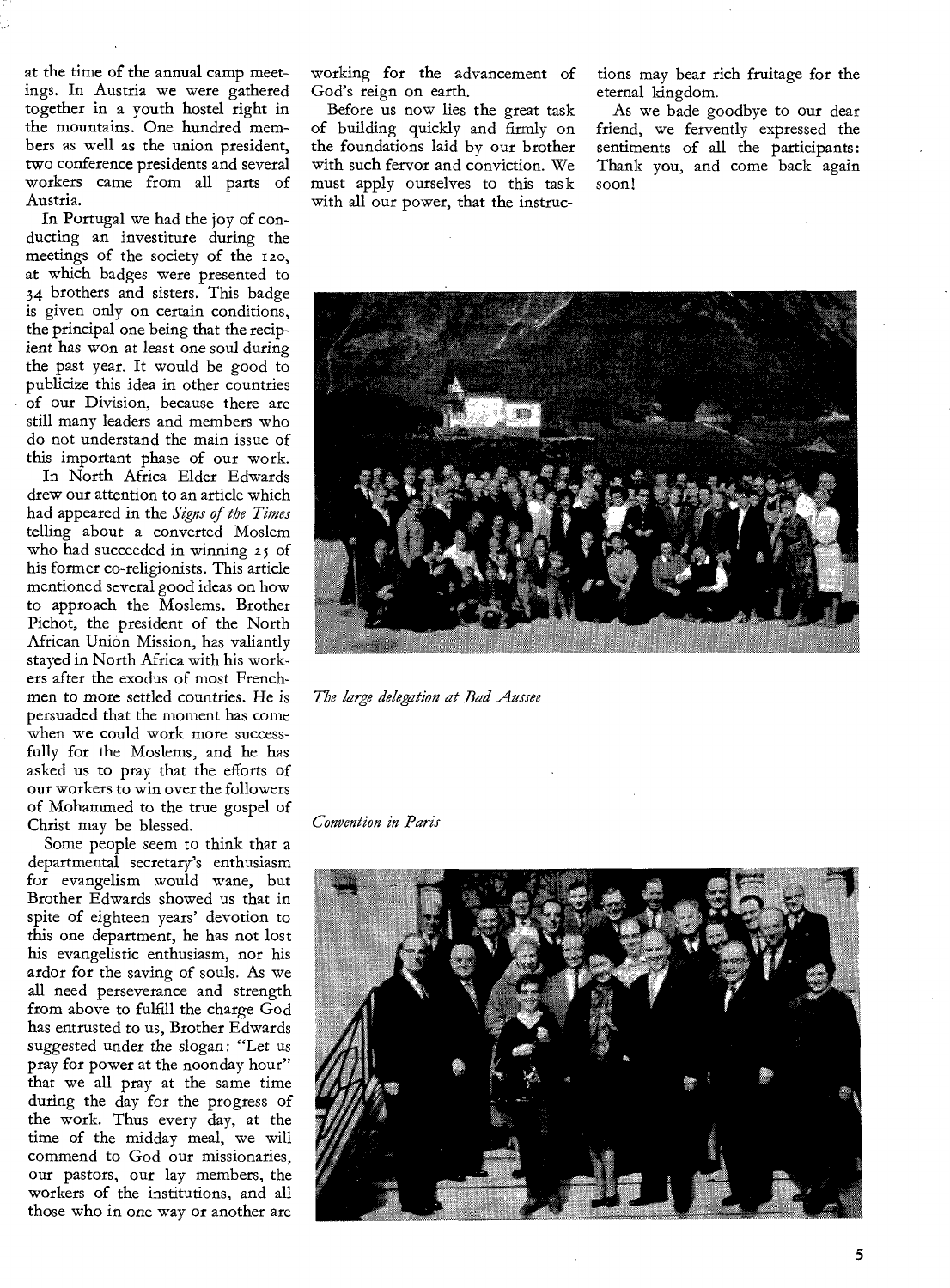# **Messina to Milan** *Bernard E. Seton*

*Memories of a Maytime Italian Journey* 

For one who lives in Berne, the first problem on such a journey was that of reaching Messina; but a train to Zurich, a flight over the Alps to Rome, another plane to Catania, and a morning train to Messina soon settled the question and set me on the north-eastern tip of Sicily where the Straits of Messina keep the toe of Italy at arm's length — if you know what I mean!

A couple of hours afterwards, at three o'clock on Friday afternoon, May 8th, the first of three regional assemblies and Sabbath School conventions began. Seventeen days and forty-six meetings later the series ended with the midday service in Milan, and left a multitude of memories that now need sorting out.

From the kaleidoscope of lasting impressions that crowd the mind, several brilliant patterns emerge. First comes the sunshine that bathed the whole land, from south to north, in golden glory. It shone on Etna as the snow-covered cone belched forth clouds of smoke; it glowed over bean fields and citrus orchards; it glittered on the crystalline waters of the bluegreen Mediterranean; and it smiled on the age-old cities that bejewel so much of the Italian landscape. The cities themselves are remembered for their loveliness, for even the large seaports and industrial centers such as-Messina and Genoa, Turin and Milan, are noble towns, each bearing a character and charm of its own; while Palermo, Rome, and Florence need libraries and miles of film to tell but a tithe of their beauties. And who could forget a visit to Torre Pellice with its small SDA church and the faithful witness of brethren A. Long and V. Speranza and their wives ? There is evangelistic inspiration in seeing the town, visiting the museum, treading the woodland paths that wind along the mountainside,

and clambering down the rock-strewn slopes to penetrate the lofty cave of d'La Tana, a veritable cathedral in natural stone, where the persecuted Waldenses used to hold their secret services.

To Adventist eyes, however, the center of interest lay in the churches where the regional meetings and the conventions were held. In Messina, Florence, and Milan the centrallysituated buildings provided convenient rendezvous, but were too small for the comfort of the large congregations that crowded them during the Sabbath morning hours. Attendances revealed a lively desire for Sabbath School instruction, for even on Friday afternoons and Sunday mornings whole rows of seats were filled with officers, members, workers, and even a priest, most of whom quickly warmed to the discussion periods, asking provocative questions, finding solutions to some of

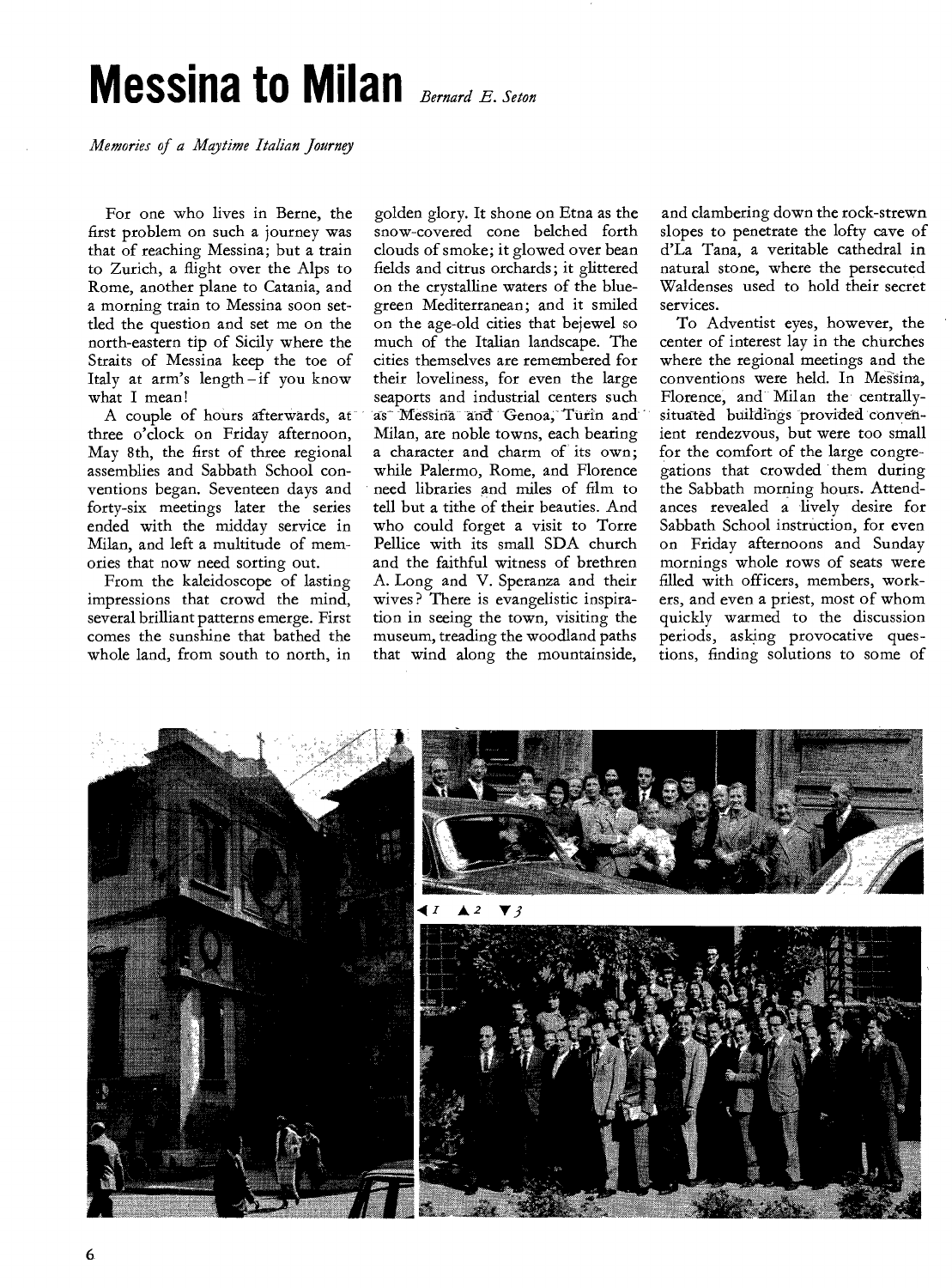

 $\mathfrak{z}$ 

*Legends to the pages 6 and 7* 

*4* 

*z. SDA Church, Florence 2. Group attending Genoa Church 3. Some of those attending/Convention, «Villa Aurora », Florence 4. Torre Pellice, outside SDA Church: R. Monaia, book evangelist. Pastor A. Long, Mrs. A. Long, Dr. G. Rossi, Sabbath School Secretary, Italien Union Mission* f. *Group outside Messina Church, Sicily. Sabbath School Convention May 1964* 

the problems posed, and accepting many of the stimulating suggestions that were aired. As one looked and listened there came the comforting assurance that the instruction then received would spread far beyond those three loyal churches, for many Sabbath Schools were represented in. each place — z6 at Messina, 16 at Florence, and 12 at Milan.

Week-night meetings in the smaller cities added their quota of satisfaction, for they too were well-attended, in spite of their pastors' cautious and slender expectations. In Piazza Amerina, for instance, there was a Monday night congregation of eighty eager souls; Palermo, La Spezia, and Turin each saw a sizeable audience on subsequent evenings, while Genoa's afternoon service was large enough to cheer any visitor's heart. Through these strategically distributed gatherings, a large section of the Church shared in the blessings which God gave to His people.

Responsibility for the success of such meetings usually rests in many hands. On this occasion the chief architects were the Union president, Pastor G. Cavalcante, and the Sabbath School department secretary, Dr. G. Rossi. Together they cared for the regional. organization and made their contributions to the convention programs. Their tasks were lightened by the cooperation of the pastors in whose churches we met, and by the visiting ministers from other areas. In addition, specialized and much-appreciated help was given by brethren Agnello and Caracciolo from the Publishing House, and Brother H. Long and the fine school choir under Brother A. Romano from the Italian Union Training School at Villa Aurora.

But of course, without the enthusiastic participation of church members on whose unpaid labors as officers and teachers the Sabbath School is built, there would have been very

little accomplished. The church owes a great debt to its faithful lay leaders : they are so often an inspiration to the ministers who have the oversight of all departments of church activity.

The real test of a convention's success, however, comes after the meetings have closed. Haw much of the instruction is remembered? How many of the suggestions are practiced? What progress is seen in Sabbath School life? Does the membership grow? Is attendance greater and more punctual? Does spiritual life deepen? Are mission offerings more generous and more proportionate to income ? Are our children better cared for? Are more friends introduced to the church? Is there an increasing number of baptisms among Sabbath School members ? Succeeding months will provide answers to these questions and will demonstrate the value of the meetings that were held in Sicily and Italy during the merry month of May.